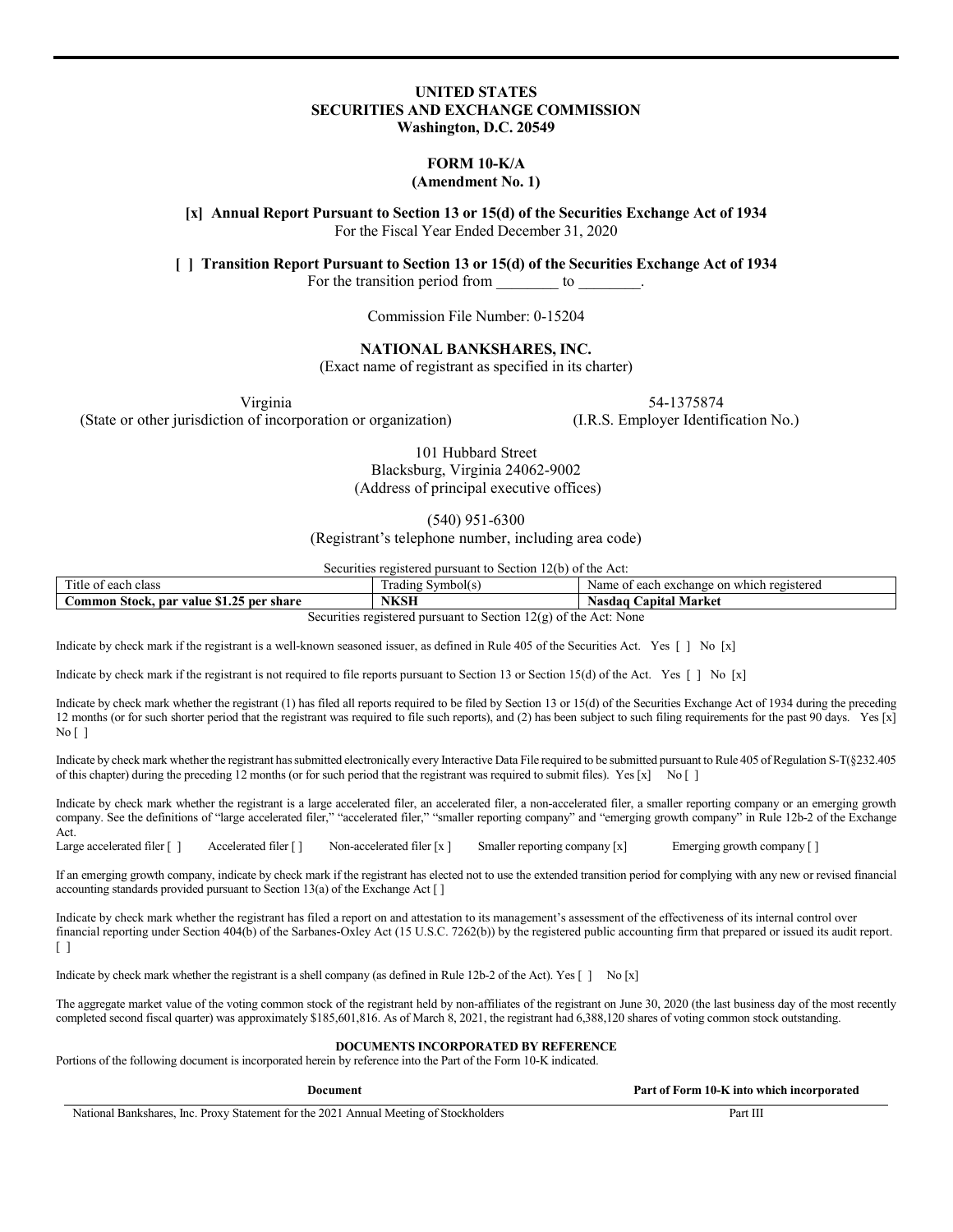## **EXPLANATORY NOTE**

National Bankshares, Inc. (the "Company") is filing this Amendment No. 1 on Form 10-K/A (the "Form 10-K/A") to amend its Annual Report on Form 10-K for the year ended December 31, 2020, filed with the Securities and Exchange Commission (the "SEC") on March 18, 2021 (the "Original Form 10-K" and, together with the Form 10-K/A, the "Form 10-K"). This Form 10-K/A is being filed solely for the following reasons:

- 1. To amend the cover page to uncheck the box with respect to whether the Company has filed a report on and attestation to its management's assessment of the effectiveness of its internal control over financial reporting under Section 404(b) of the Sarbanes-Oxley Act by the registered public accounting firm that prepared or issued its audit report (the "Section 404(b) box"). The Section 404(b) box was inadvertently checked on the cover page of the Original Form 10-K.
- 2. To amend and restate Item 9A of Part II, (i) to state that there were no changes in the Company's internal control over financial reporting (as defined in Rule 13a-15(f) of the Exchange Act) during the fourth quarter ended December 31, 2020 that have materially affected, or are reasonably likely to materially affect, the Company's internal control over financial reporting (in the Original 10-K the Company stated that there were no such changes during the year ended December 31, 2020); (ii) to state that the Form 10-K does not include an attestation report of the Company's independent registered public accounting firm regarding internal control over financial reporting, and that management's report was not subject to attestation by the Company's registered public accounting firm pursuant to rules of the SEC that permit the Company to provide only management's report in the 10-K; and (iii) to remove the statement made in the Original Form 10-K that the Company's independent registered public accounting firm issued an attestation report on the effectiveness of internal control over financial reporting.
- 3. To amend and restate the exhibit list in Item 15 of Part IV to include Exhibit 4(ii), Description of National Bankshares, Inc.'s Securities, in the exhibit list. The Company is filing such exhibit with this Form 10-K/A. In addition, because this Form 10- K/A is amending and restating Item 9A of Part II, currently dated certifications of the Company's principal executive officer and principal financial officer pursuant to Section 302 of the Sarbanes-Oxley Act of 2002 are filed as Exhibits 31(i) and 31(ii) to this Form 10-K/A. The Company is not including new certificates under Section 906 of the Sarbanes-Oxley Act of 2002 as no financial statements are being filed with this Form 10-K/A.

Except as described above, this Form 10-K/A does not amend any other information set forth in the Original Form 10-K, and the Company has not updated disclosures included therein to reflect any subsequent events. This Form 10-K/A should be read in conjunction with the Original Form 10-K and with the Company's filings with the SEC subsequent to the Form 10-K.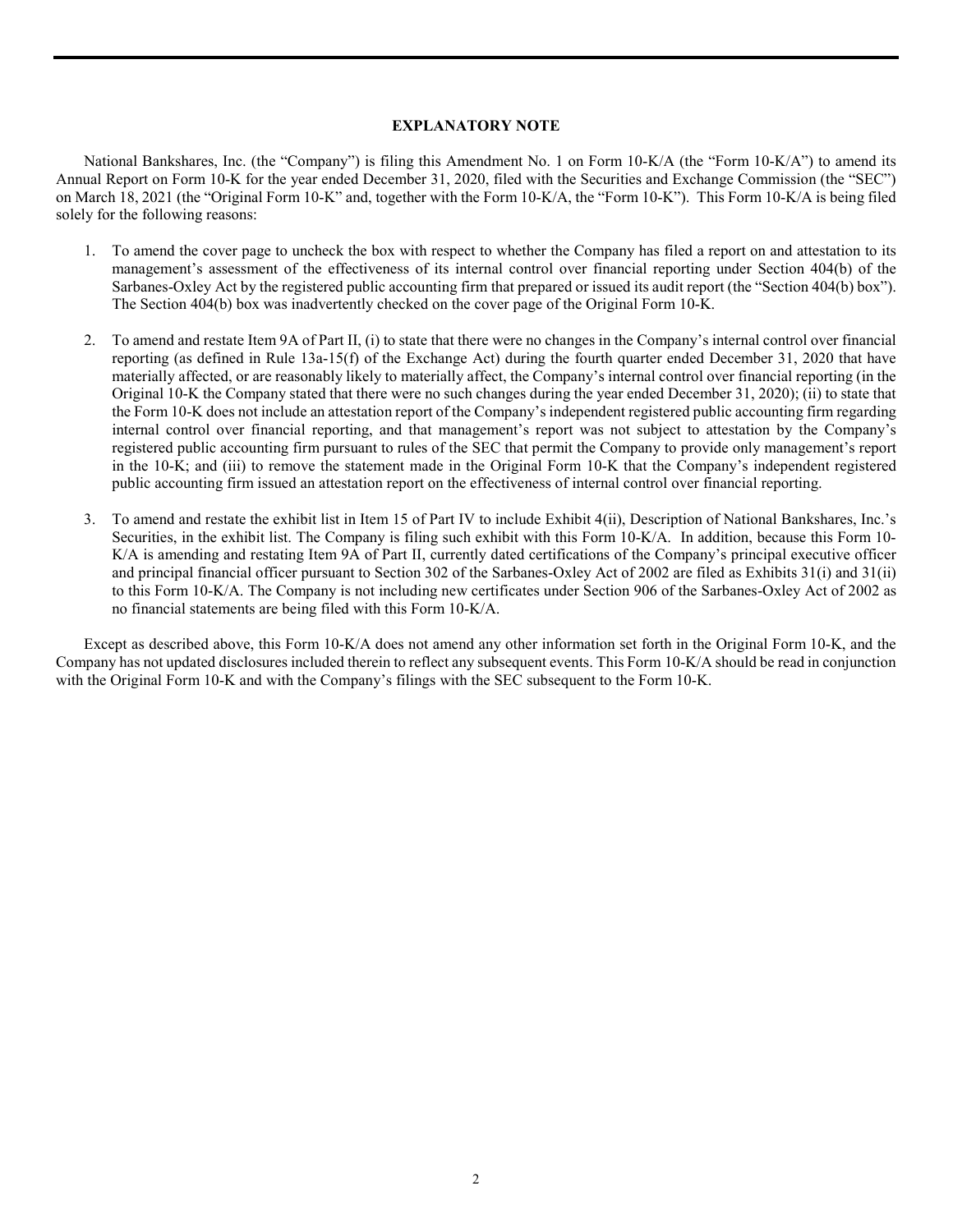## **Part II**

# **Item 9A. Controls and Procedures**

#### **Disclosure Controls and Procedures**

The Company's management evaluated, with the participation of the Company's principal executive officer and principal financial officer, the effectiveness of the Company's disclosure controls and procedures (as defined in Rule 13a-15(e) under the Securities Exchange Act of 1934, as amended (the "Exchange Act")) as of the end of the period covered by this report. Based on that evaluation, the Company's principal executive officer and principal financial officer concluded that the Company's disclosure controls and procedures are effective as of December 31, 2020 to ensure that information required to be disclosed in the reports that the Company files or submits under the Exchange Act is recorded, processed, summarized and reported, within the time periods specified by the Company's management, including the Company's principal executive officer and principal financial officer, as appropriate, to allow timely decisions regarding required disclosure.

There were no changes in the Company's internal control over financial reporting (as defined in Rule 13a-15(f) of the Exchange Act) during the fourth quarter ended December 31, 2020 that have materially affected, or are reasonably likely to materially affect, the Company's internal control over financial reporting.

Because of the inherent limitations in all control systems, the Company believes that no system of controls, no matter how well designed and operated, can provide absolute assurance that all control issues have been detected

#### Management's Report on Internal Control Over Financial Reporting

To the Stockholders of National Bankshares, Inc.:

Management is responsible for the preparation and fair presentation of the consolidated financial statements included in this annual report. The consolidated financial statements have been prepared in conformity with accounting principles generally accepted in the United States of America and reflect management's judgments and estimates concerning effects of events and transactions that are accounted for or disclosed.

Management is also responsible for establishing and maintaining adequate internal control over financial reporting. The Company's internal control over financial reporting includes those policies and procedures that pertain to the Company's ability to record, process, summarize and report reliable financial data. Management recognizes that there are inherent limitations in the effectiveness of any internal control over financial reporting, including the possibility of human error and the circumvention or overriding of internal control. Accordingly, even effective internal control over financial reporting can provide only reasonable assurance with respect to consolidated financial statement preparation. Further, because of changes in conditions, the effectiveness of internal control over financial reporting may vary over time.

In order to ensure that the Company's internal control over financial reporting is effective, management regularly assesses such controls and did so most recently for its financial reporting as of December 31, 2020. This assessment was based on criteria for effective internal control over financial reporting described in Internal Control Integrated Framework issued by the Committee of Sponsoring Organizations (COSO, 2013) of the Treadway Commission. Based on this assessment, management believes the Company maintained effective internal control over financial reporting as of December 31, 2020. This annual report does not include an attestation report of the Company's independent registered public accounting firm regarding internal control over financial reporting. Management's report was not subject to attestation by the Company's registered public accounting firm pursuant to rules of the Securities and Exchange Commission that permit the Company to provide only management's report in its annual report.

The Board of Directors, acting through its Audit Committee, is responsible for the oversight of the Company's accounting policies, financial reporting and internal control. The Audit Committee of the Board of Directors is comprised entirely of outside directors who are independent of management. The Audit Committee is responsible for the appointment and compensation of the independent registered public accounting firm and approves decisions regarding the appointment or removal of the Company's internal auditors. It meets periodically with management, the independent registered public accounting firm and the internal auditors to ensure that they are carrying out their responsibilities. The Audit Committee is also responsible for performing an oversight role by reviewing and monitoring the financial, accounting and auditing procedures of the Company in addition to reviewing the Company's financial reports. The independent registered public accounting firm and the internal auditors have full and unlimited access to the Audit Committee, with or without management, to discuss the adequacy of internal control over financial reporting, and any other matter which they believe should be brought to the attention of the Audit Committee.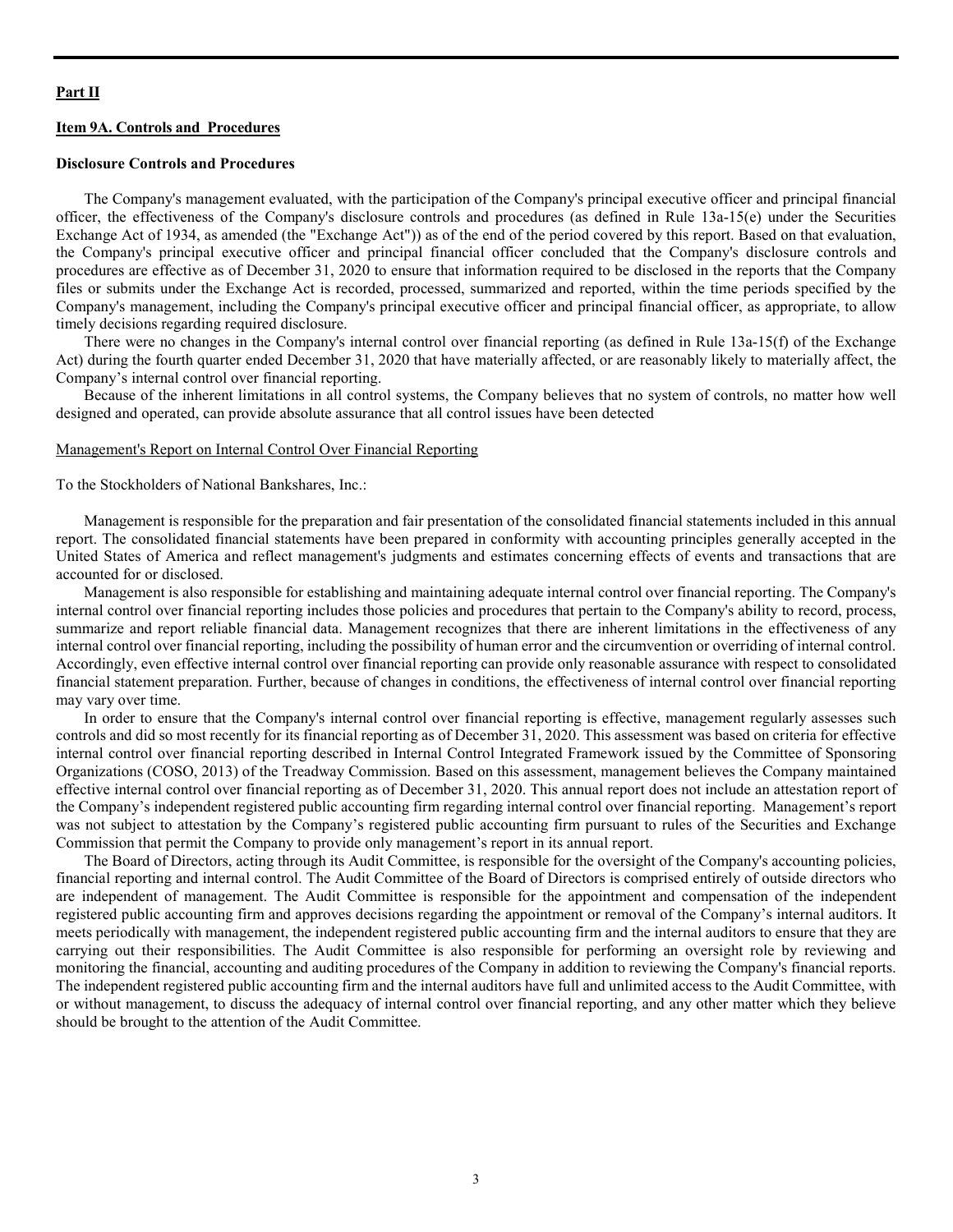# **Part IV**

# **Item 15. Exhibits, Financial Statement Schedules**

# **(a) (1) Financial Statements**

The following consolidated financial statements of National Bankshares, Inc. are included in Item 8:

Reports of Independent Registered Public Accounting Firm

Consolidated Balance Sheets – As of December 31, 2020 and 2019

Consolidated Statements of Income – Years ended December 31, 2020, 2019 and 2018

Consolidated Statements of Comprehensive Income – Years ended December 31, 2020, 2019 and 2018

Consolidated Statements of Changes in Stockholders' Equity – Years ended December 31, 2020, 2019 and 2018

Consolidated Statements of Cash Flows – Years ended December 31, 2020, 2019 and 2018

Notes to Consolidated Financial Statements

# **(a) (2) Financial Statement Schedules**

Certain schedules to the consolidated financial statements have been omitted if they were not required by Article 9 of Regulation S-X or if, under the related instructions, they were inapplicable, or if the information is contained elsewhere in this Form 10-K.

# **(a) (3) Exhibits**

A list of the exhibits filed or incorporated in this Form 10-K by reference is as follows:

| Exhibit No. | Description                                                                                                                                                                     |                                                                                                    |
|-------------|---------------------------------------------------------------------------------------------------------------------------------------------------------------------------------|----------------------------------------------------------------------------------------------------|
| 3(i)        | Amended and Restated Articles of Incorporation of National Bankshares, (incorporated herein by reference to Exhibit<br>Inc.                                                     | 3.1 of the Form 8-K filed on March 16, 2006)                                                       |
| 3(ii)       | Amended Bylaws of National Bankshares, Inc.                                                                                                                                     | (incorporated herein by reference to Exhibit<br>3(ii) of the Form 8-K filed on March 24,<br>2020)  |
| 4(i)        | Specimen copy of certificate for National Bankshares, Inc. common stock (incorporated herein by reference to Exhibit                                                            | 4(a) of the Annual Report on Form 10-K for<br>fiscal year ended December 31, 1993)                 |
| 4(ii)       | Description of National Bankshares, Inc.'s Securities                                                                                                                           | Filed herewith                                                                                     |
| $*10(i)$    | Employee Lease Agreement dated August 14, 2002, between National (incorporated herein by reference to Exhibit<br>Bankshares, Inc. and The National Bank of Blacksburg           | 10 of Form 10-Q for the period ended<br>September 30, 2002)                                        |
| $*10(ii)$   | Executive Employment Agreement dated March 11, 2015, between (incorporated herein by reference to Exhibit<br>National Bankshares, Inc. and F. Brad Denardo                      | 10.2 of the Form 8-K filed on March 11,<br>2015)                                                   |
| $*10(iii)$  | Salary Continuation Agreement dated February 8, 2006, between The (incorporated herein by reference to Exhibit<br>National Bank of Blacksburg and F. Brad Denardo               | 99 of the Form 8-K filed on February 8, 2006)                                                      |
| $*10(iv)$   | Salary Continuation Agreement dated February 8, 2006, between<br>The National Bank of Blacksburg and David K. Skeens                                                            | (incorporated herein by reference to Exhibit<br>10.2 of the Form 8-K filed on January 25,<br>2012) |
| $*10(v)$    | First Amendment, dated December 19, 2007, to The National Bank of<br>Blacksburg Salary Continuation Agreement for F. Brad Denardo                                               | (incorporated herein by reference to Exhibit<br>10 of the Form 8-K filed on December 19,<br>2007)  |
| $*10(vi)$   | First Amendment, dated December 19, 2007, to The National Bank of (incorporated herein by reference to Exhibit<br>Blacksburg Salary Continuation Agreement for David K. Skeens  | 10.2 of the Form 8-K filed on January 25,<br>2012)                                                 |
| $*10(vii)$  | Second Amendment, dated June 12, 2008, to The National Bank of (incorporated herein by reference to Exhibit<br>Blacksburg Salary Continuation Agreement for F. Brad Denardo     | 10 of the Form 8-K filed on June 12, 2008)                                                         |
| $*10(viii)$ | Second Amendment, dated December 17, 2008, to The National Bank of (incorporated herein by reference to Exhibit<br>Blacksburg Salary Continuation Agreement for David K. Skeens | 10.2 of the Form 8-K filed on January 25,<br>2012)                                                 |
| $*10(ix)$   | Third Amendment, dated December 17, 2008, to The National Bank of (incorporated herein by reference to Exhibit<br>Blacksburg Salary Continuation Agreement for F. Brad Denardo  | $10(iii)$ of the Annual Report on Form $10-K$                                                      |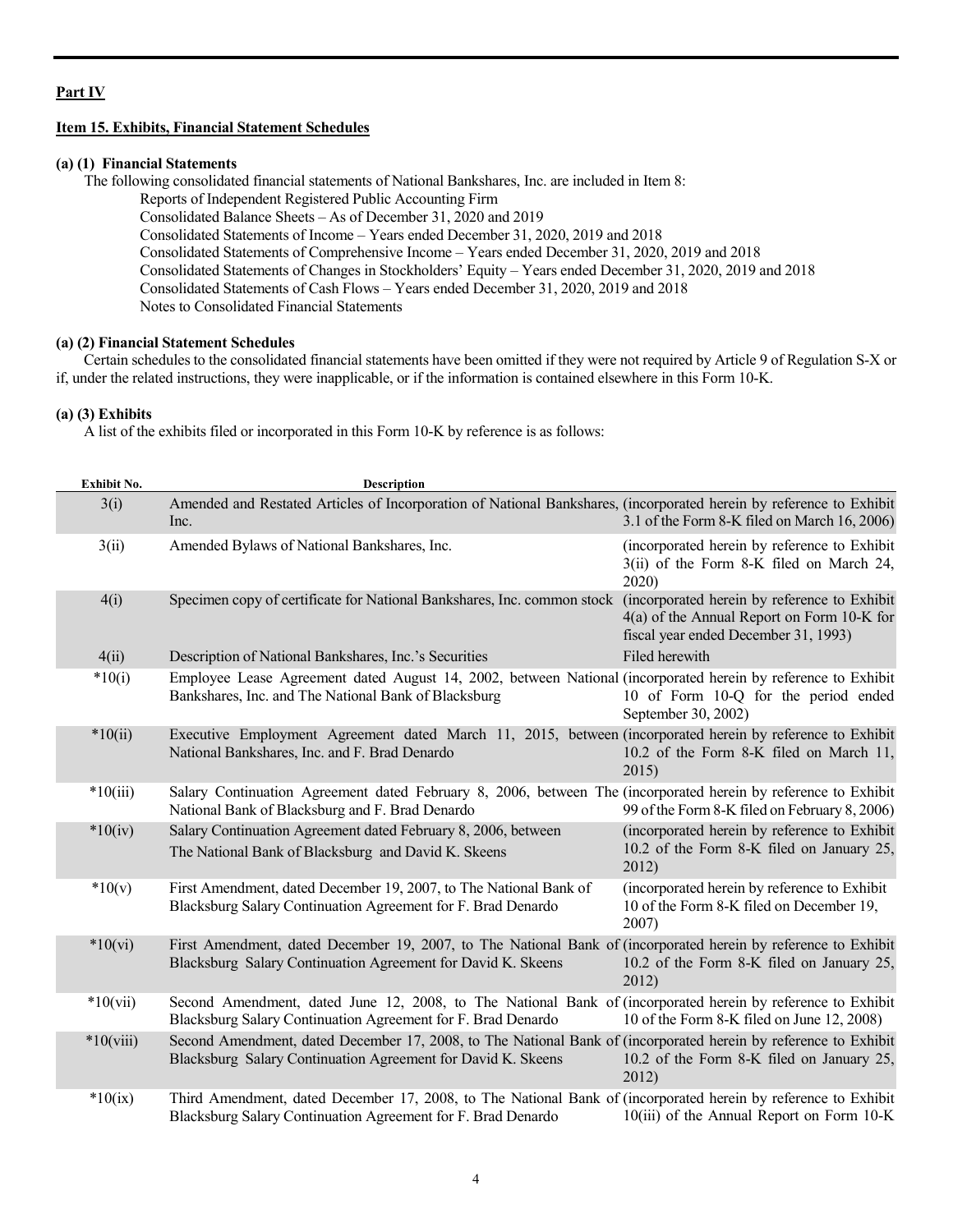|             |                                                                                                                                                                                                                                                                                                                                                                                                                                                                                                                                                                                                        | for fiscal year ended December 31, 2008)                                                                                             |
|-------------|--------------------------------------------------------------------------------------------------------------------------------------------------------------------------------------------------------------------------------------------------------------------------------------------------------------------------------------------------------------------------------------------------------------------------------------------------------------------------------------------------------------------------------------------------------------------------------------------------------|--------------------------------------------------------------------------------------------------------------------------------------|
| $*10(x)$    | Third Amendment, dated January 20, 2012, to The National Bank of (incorporated herein by reference to Exhibit<br>Blacksburg Salary Continuation Agreement for David K. Skeens                                                                                                                                                                                                                                                                                                                                                                                                                          | 10.2 of the Form 8-K filed on January 25,<br>2012)                                                                                   |
| $*10(xi)$   | Salary Continuation Agreement dated May 24, 2013 between<br>The National Bank of Blacksburg and Paul A. Mylum                                                                                                                                                                                                                                                                                                                                                                                                                                                                                          | (incorporated herein by reference to Exhibit<br>10.1 of the Form 8-K filed on March 8, 2018)                                         |
| $*10(xii)$  | Second Salary Continuation Agreement dated June 26, 2016 between<br>The National Bank of Blacksburg and F. Brad Denardo                                                                                                                                                                                                                                                                                                                                                                                                                                                                                | (incorporated herein by reference to Exhibit<br>10.1 of the Form 8-K filed on July 20, 2016)                                         |
| $*10(xiii)$ | Salary Continuation Agreement dated February 8, 2006 between<br>The National Bankshares, Inc. and Lara E. Ramsey                                                                                                                                                                                                                                                                                                                                                                                                                                                                                       | (incorporated herein by reference to Exhibit<br>10.1 of the Form 8-K filed on March 6, 2017)                                         |
| $*10(xiv)$  | First Amendment, dated December 19, 2007, to National Bankshares, Inc. (incorporated herein by reference to Exhibit<br>Salary Continuation Agreement for Lara E. Ramsey                                                                                                                                                                                                                                                                                                                                                                                                                                | 10.1 of the Form 8-K filed on March 6, 2017)                                                                                         |
| $*10(xv)$   | Second Amendment, dated December 17, 2008, to National Bankshares, (incorporated herein by reference to Exhibit<br>Inc. Salary Continuation Agreement for Lara E. Ramsey                                                                                                                                                                                                                                                                                                                                                                                                                               | 10.1 of the Form 8-K filed on March 6, 2017)                                                                                         |
| $*10(xvi)$  | Third Amendment, dated June 22, 2016, to National Bankshares, Inc. (incorporated herein by reference to Exhibit<br>Salary Continuation Agreement for Lara E. Ramsey                                                                                                                                                                                                                                                                                                                                                                                                                                    | 10.1 of the Form 8-K filed on March 6, 2017)                                                                                         |
| 21          | Subsidiaries of the Registrant                                                                                                                                                                                                                                                                                                                                                                                                                                                                                                                                                                         | (incorporated herein by reference to Exhibit<br>21 of the Annual Report on Form 10-K for<br>fiscal year ended December 31, 2020)     |
| 31(i)       | Section 302 Certification of Chief Executive Officer                                                                                                                                                                                                                                                                                                                                                                                                                                                                                                                                                   | Filed herewith                                                                                                                       |
| 31(ii)      | Section 302 Certification of Chief Financial Officer                                                                                                                                                                                                                                                                                                                                                                                                                                                                                                                                                   | Filed herewith                                                                                                                       |
| 32(i)       | 18 U.S.C. Section 1350 Certification of Chief Executive Officer                                                                                                                                                                                                                                                                                                                                                                                                                                                                                                                                        | (incorporated herein by reference to Exhibit<br>32(i) of the Annual Report on Form 10-K for<br>fiscal year ended December 31, 2020)  |
| 32(ii)      | 18 U.S.C. Section 1350 Certification of Chief Financial Officer                                                                                                                                                                                                                                                                                                                                                                                                                                                                                                                                        | (incorporated herein by reference to Exhibit<br>32(ii) of the Annual Report on Form 10-K for<br>fiscal year ended December 31, 2020) |
| 101         | The following materials from National Bankshares, Inc.'s Annual Report (incorporated herein by reference to Exhibit<br>on Form 10-K for the year ended December 31, 2020, formatted in 101 of the Annual Report on Form 10-K for<br>XBRL (Extensible Business Reporting Language), furnished herewith: fiscal year ended December 31, 2020)<br>(i) Consolidated Balance Sheets, (ii) Consolidated Statements of<br>Operations, (iii) Consolidated Statements of Changes in Shareholders'<br>Equity, (iv) Consolidated Statements of Cash Flows, and (v) Notes to<br>Consolidated Financial Statements. |                                                                                                                                      |

\*Indicates a management contract or compensatory plan or arrangement.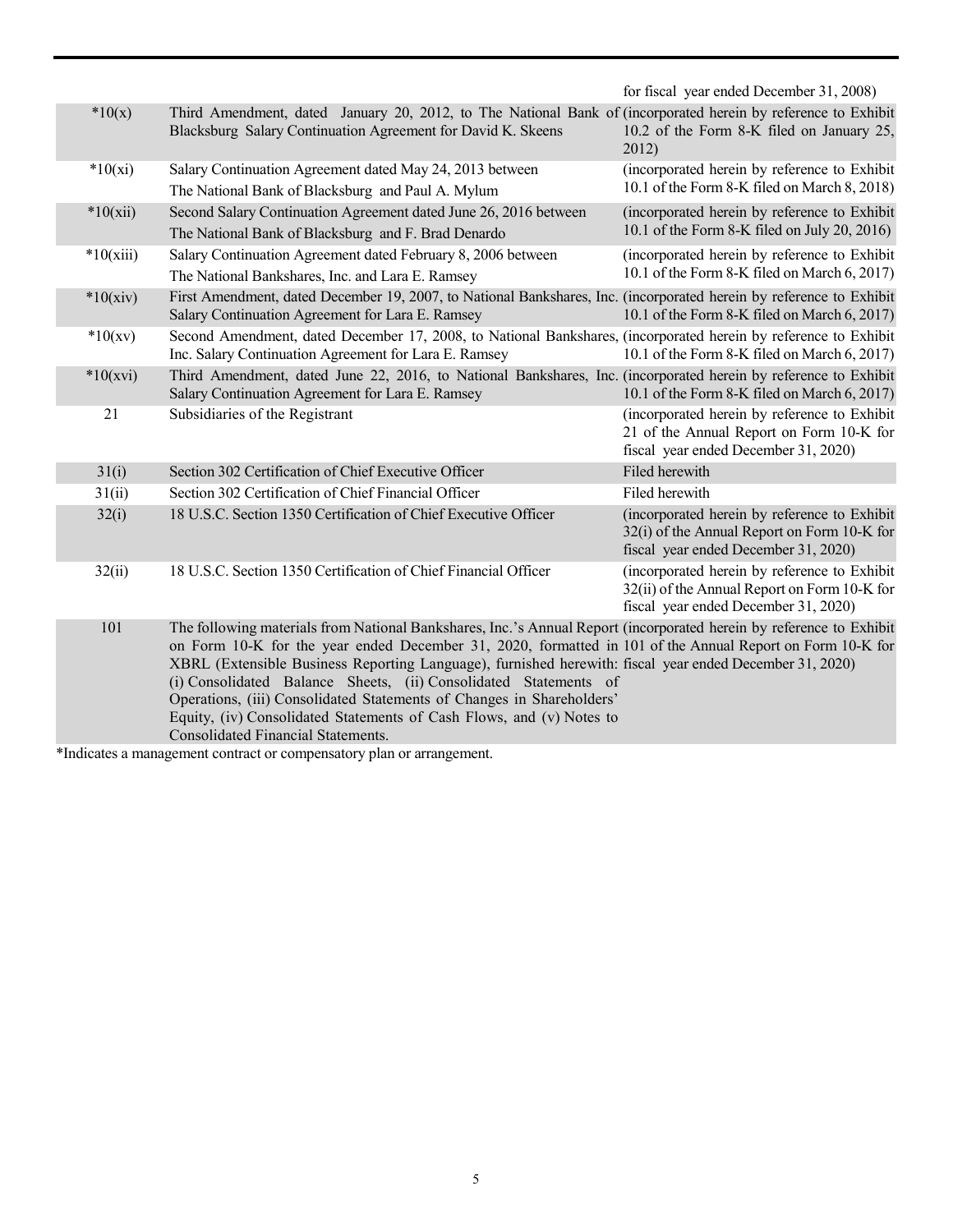# **Signatures**

Pursuant to the requirements of Section 13 or 15(d) of the Securities Exchange Act of 1934, the registrant has duly caused this report to be signed on its behalf by the undersigned, thereunto duly authorized.

NATIONAL BANKSHARES, INC.

By: /s/ F. BRAD DENARDO

F. Brad Denardo Chairman, President and Chief Executive Officer (Principal Executive Officer)

Date: March 30, 2021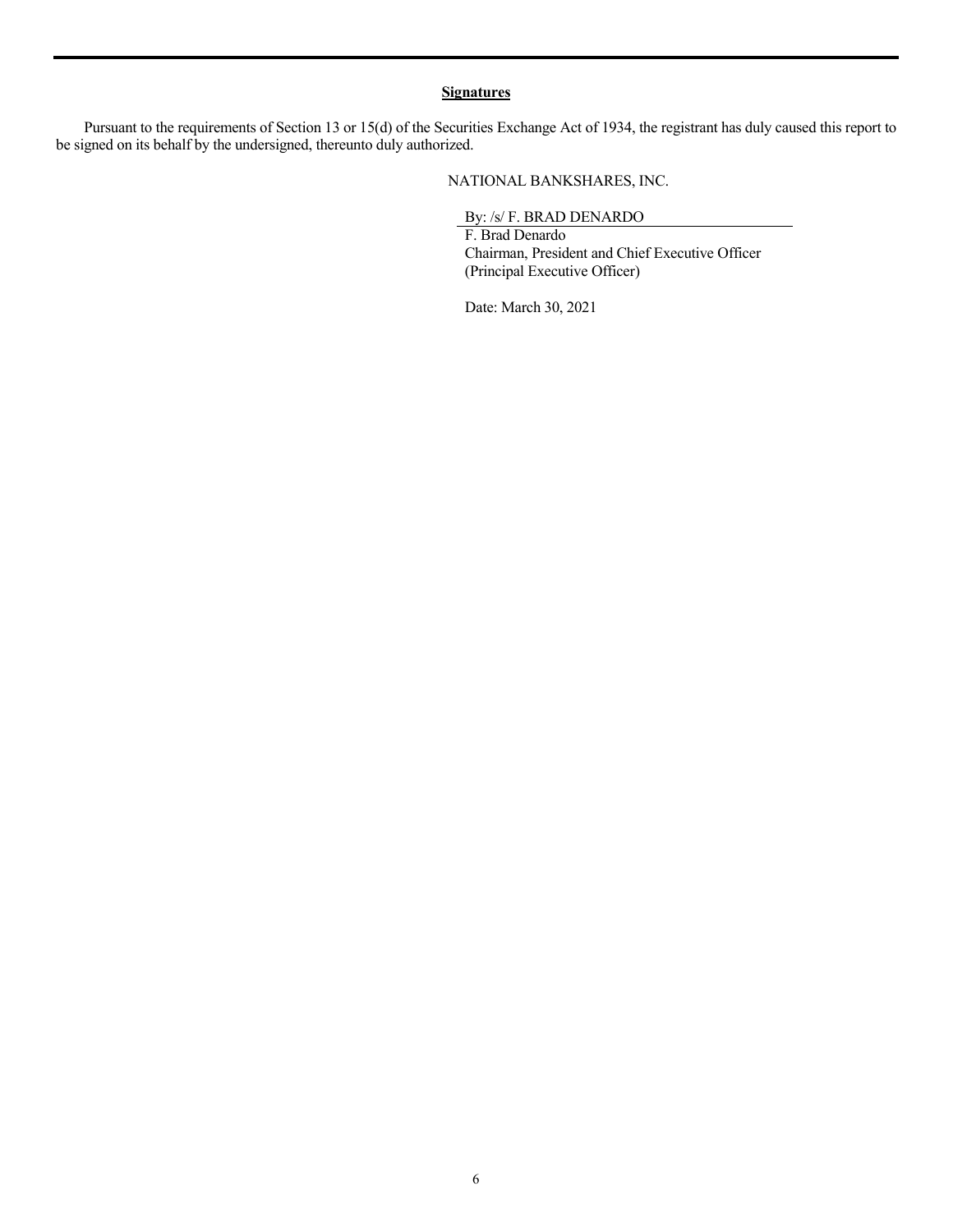#### Exhibit 4(ii)

#### **DESCRIPTION OF NATIONAL BANKSHARES, INC.'S SECURITIES**

As of December 31, 2020, the common stock of National Bankshares, Inc. ("NBI") was the only class of its securities registered under Section 12 of the Securities Exchange Act of 1934. The following summary description of the material features of the common stock of NBI does not purport to be complete and is subject to, and qualified in its entirety by reference to, NBI's articles of incorporation and bylaws, each as amended. For more information, refer to NBI's articles of incorporation and bylaws and any applicable provisions of relevant law, including the Virginia Stock Corporation Act and federal laws governing banks and bank holding companies.

#### **General**

NBI is authorized to issue 10,000,000 shares of common stock, par value \$1.25 per share. Each share of NBI common stock has the same relative rights as, and is identical in all respects to, each other share of its common stock. NBI's common stock is listed on the Nasdaq Capital Market under the symbol "NKSH." The transfer agent for NBI's common stock is Computershare, Inc., 250 Royall Street, Canton, Massachusetts 02021.

#### **Dividends**

NBI's shareholders are entitled to receive dividends or distributions that its board of directors may declare out of funds legally available for those payments. The payment of distributions by NBI is subject to the restrictions of Virginia law applicable to the declaration of distributions by a corporation. A Virginia corporation generally may not authorize and make distributions if, after giving effect to the distribution, it would be unable to meet its debts as they become due in the usual course of business or if the corporation's total assets would be less than the sum of its total liabilities plus the amount that would be needed, if it were dissolved at that time, to satisfy the preferential rights of shareholders whose rights are superior to the rights of those receiving the distribution. In addition, the payment of distributions to shareholders is subject to any prior rights of outstanding preferred stock.

As a bank holding company, NBI's ability to pay dividends is affected by the ability of the National Bank of Blacksburg ("National Bank"), its bank subsidiary, to pay dividends to the holding company. The ability of National Bank, as well as NBI, to pay dividends is influenced by bank regulatory requirements and capital guidelines.

#### **Liquidation Rights**

In the event of any liquidation, dissolution or winding up of NBI, the holders of shares of its common stock will be entitled to receive, after payment of all debts and liabilities of NBI and after satisfaction of all liquidation preferences applicable to any preferred stock, all remaining assets of NBI available for distribution in cash or in kind.

#### **Voting Rights**

The holders of NBI common stock are entitled to one vote per share and, in general, a majority of votes cast with respect to a matter is sufficient to authorize action upon routine matters. Directors are elected by a plurality of the votes cast, and shareholders do not have the right to accumulate their votes in the election of directors.

# **Classes of Directors**

NBI's board of directors is divided into three classes, apportioned as evenly as possible, with directors serving staggered three-year terms.

#### **No Preemptive Rights; Redemption and Assessment**

Holders of shares of NBI common stock are not entitled to preemptive rights with respect to any shares that may be issued. NBI common stock is not subject to redemption or any sinking fund and the outstanding shares are fully paid and nonassessable.

# **Preferred Stock**

NBI's board of directors is empowered to authorize the issuance of shares of preferred stock, in one or more series, at such times, for such purposes and for such consideration as it may deem advisable without shareholder approval. NBI's board may fix and determine the relative rights, preferences, privileges and limitations of the shares of any series, including dividend rights and dividend rates, voting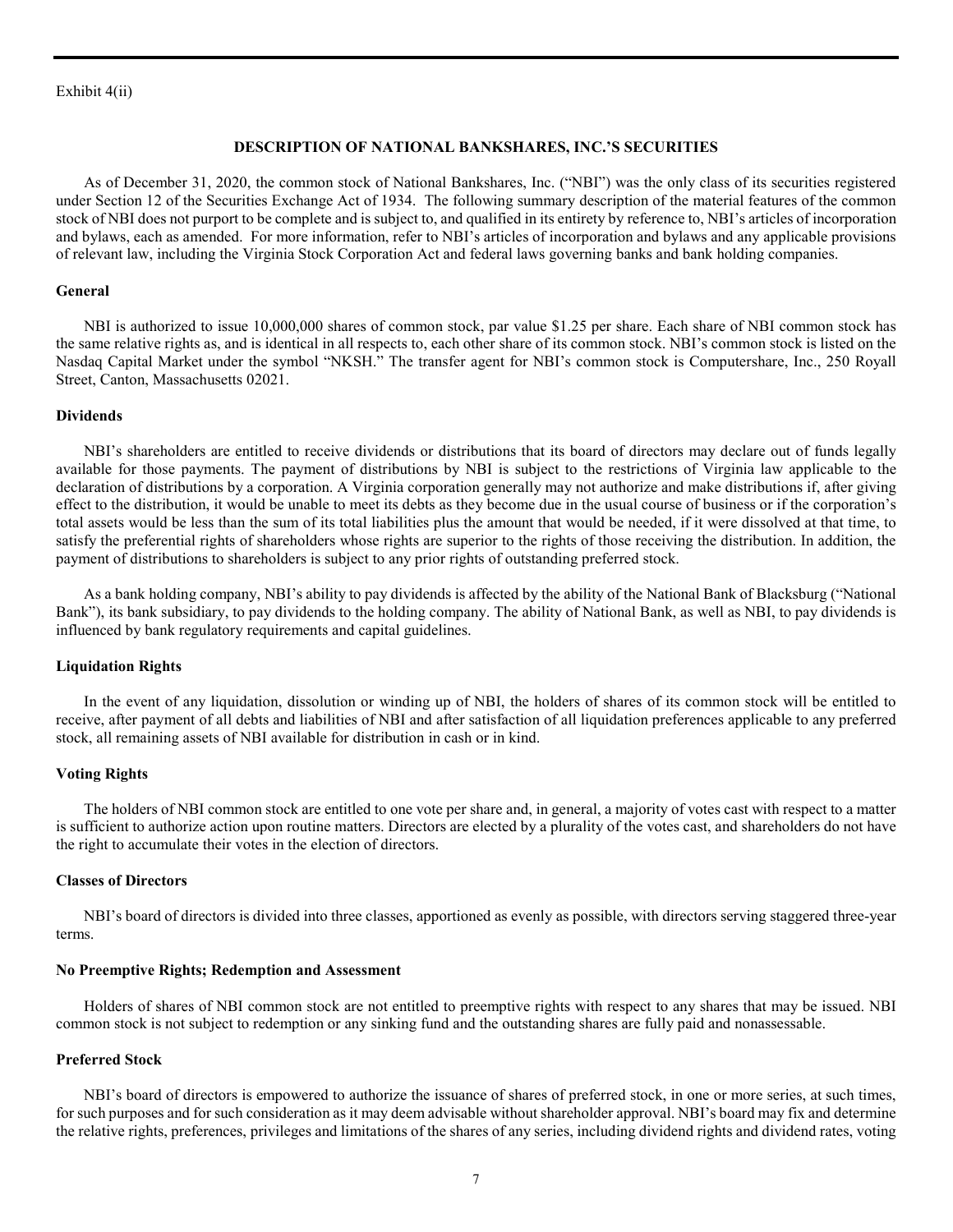rights, liquidation price, redemption rights and redemption prices, sinking fund requirements and conversion rights. Each series of preferred stock will rank on a parity as to dividends and assets with all other series according to the respective dividend rates and amounts attributable upon voluntary or involuntary liquidation, dissolution or winding up of NBI fixed for each series and without preference or priority of any series over any other series. All shares of preferred stock will rank, with respect to dividends and liquidation rights, senior to the common stock. The creation and issuance of any class or series of preferred stock, and the relative rights, designations and preferences of such class or series, if and when established, will depend upon, among other things, the future capital needs of NBI, then existing market conditions and other factors that, in the judgment of NBI's board, might warrant the issuance of preferred stock.

### **Certain Anti-Takeover Provisions of NBI's Articles and Bylaws and Virginia Law**

Certain provisions of NBI's articles of incorporation and bylaws contain provisions that may have the effect of discouraging, delaying, or preventing a change in control of NBI by means of a tender offer, a proxy fight, open market purchases of shares of its common stock, or otherwise in a transaction not approved by NBI's board of directors. These provisions are designed to reduce, or have the effect of reducing, NBI's vulnerability to coercive takeover practices and inadequate takeover bids. However, the existence of these provisions could prevent NBI shareholders from receiving a premium over the then prevailing market price of NBI common stock or a transaction that may otherwise be in the best interest of NBI shareholders. In addition, these provisions make it more difficult for NBI shareholders, should they choose to do so, to remove NBI's board of directors or management. These provisions include the following:

*Authorized Preferred Stock.* NBI's articles of incorporation authorize NBI's board of directors to establish one or more series of preferred stock and to determine, with respect to any series of preferred stock, the rights, preferences and other terms of such series. Under this authority, NBI's board could create and issue a series of preferred stock with rights, preferences or restrictions that have the effect of discriminating against an existing or prospective holder of NBI's common stock as a result of such holder beneficially owning or commencing a tender offer for a substantial amount of common stock. One of the effects of authorized but unissued and unreserved shares of preferred stock may be to render it more difficult for, or to discourage an attempt by, a potential acquirer to obtain control of NBI by means of a merger, tender offer, proxy contest, or otherwise, and thereby protect the continuity of NBI's management.

*Classified Board of Directors.* NBI's articles of incorporation and bylaws divide its board of directors into three classes, apportioned as evenly as possible, with directors serving staggered three-year terms. As a result, at least two annual meetings of shareholders may be required for the shareholders to replace a majority of NBI's directors, subject to the shareholders' ability to remove directors with or without cause by vote of the holders of a majority of NBI's outstanding common shares. The classification of NBI's board makes it more difficult and time consuming to gain control of the board.

*Board Vacancies.* Virginia law and NBI's articles of incorporation and bylaws provide that any vacancy occurring on NBI's board may be filled by the remaining members of the board. These provisions may discourage, delay, or prevent a third party from voting to remove incumbent directors and simultaneously gaining control of NBI's board by filling the vacancies created by that removal with its own nominees.

*Supermajority Voting Provisions.* NBI's articles of incorporation require the approval of the holders of at least 80% of each class of NBI's outstanding voting stock for certain mergers and other business combinations involving NBI and beneficial owners of 5% or more of NBI's outstanding capital stock entitled to vote for the election of directors (a "significant shareholder"), unless (i) the proposed business combination has been approved by a majority of the members of the board of directors who are not affiliated with the significant shareholder and who were directors before the corporation, person or entity became a significant shareholder, or (ii) certain conditions regarding the nature and amount of consideration to be received in the proposed business combination by holders of NBI's capital stock have been satisfied. If such an action does not involve a significant shareholder, it must be approved by the affirmative vote of the holders of more than two-thirds of the outstanding capital stock of NBI entitled to vote on the transaction. The affirmative vote of the holders of at least 80% of each class of NBI's outstanding voting stock is required to amend such provision or to adopt any provision inconsistent with such requirement.

*No Cumulative Voting.* NBI's articles of incorporation do not provide for cumulative voting for any purpose. The absence of cumulative voting may afford anti-takeover protection by making it more difficult for NBI's shareholders to elect nominees opposed by the board of directors.

*Inability of Shareholders to Call Special Meetings.* Pursuant to NBI's bylaws, special meetings of shareholders may only be called by NBI's chairman of the board of directors, the president or by a majority of the board of directors. As a result, shareholders are not able to act on matters other than at annual shareholders meetings unless they are able to persuade NBI's chairman of the board of directors, the president or a majority of directors to call a special meeting.

*Advance Notification Requirements.* NBI's bylaws establish advance notice procedures with respect to the raising of business or the nomination of persons for election as directors at an annual shareholders meeting, other than business presented or nominations made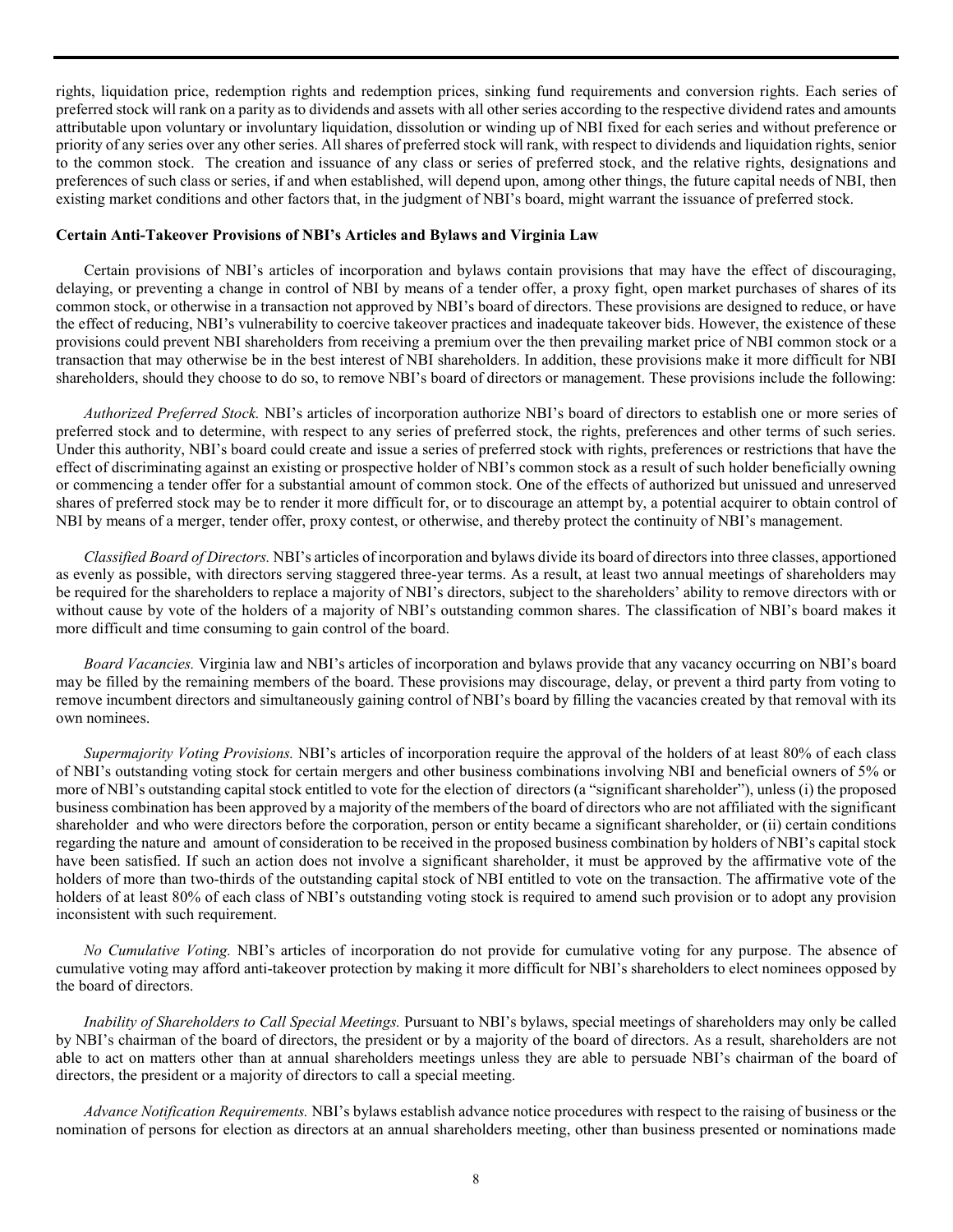by or at the direction of NBI's board. Pursuant to NBI's bylaws, a shareholder must give timely notice in writing not less than 60 days nor more than 90 days prior to the meeting; provided, however, in the event that less than 70 days' notice or prior public disclosure of the date of the meeting is given or made to shareholders, notice by the shareholder to be timely must be so received not later than the close of business on the tenth day following the day on which public announcement of the date of such meeting is first made. The bylaws further condition the presentation of shareholder nominations for director or proposals for business on compliance with a number of conditions. In addition, a shareholder must also comply with applicable rules of the Securities and Exchange Commission in order for his or her shareholder proposal to be included in NBI's proxy statement relating to the annual meeting.

*Virginia Anti-takeover Statutes.* Virginia has two antitakeover statutes: the Affiliated Transactions Statute and the Control Share Acquisitions Statute.

Affiliated Transactions Statute. Under the Affiliated Transactions Statute, an affiliated transaction generally is defined as any of the following transactions: (i) a merger, a share exchange, material dispositions of corporate assets not in the ordinary course of business to or with an interested shareholder (defined as any holder of more than 10% of any class of outstanding voting shares), or any material guarantee of any indebtedness of any interested shareholder; (ii) certain sales or other dispositions of the corporation's voting shares or any of the corporation's subsidiaries having an aggregate fair market value greater than 5% of the aggregate fair market value of all outstanding voting shares; (iii) any dissolution of the corporation proposed by or on behalf of an interested shareholder; or (iv) any reclassification, including reverse stock splits, or recapitalization that increases the percentage of outstanding voting shares owned beneficially by any interested shareholder by more than 5%.

In general, these provisions prohibit a Virginia corporation from engaging in affiliated transactions with an interested shareholder for a period of three years following the date that such person became an interested shareholder unless: (i) the board of directors of the corporation and the holders of two-thirds of the voting shares, other than the shares beneficially owned by the interested shareholder, approve the affiliated transaction; or (ii) before the date the person became an interested shareholder, the board of directors approved the transaction that resulted in the shareholder becoming an interested shareholder.

After three years, any such transaction must be at a "fair price," as statutorily defined, or must be approved by the holders of twothirds of the voting shares, other than the shares beneficially owned by the interested shareholder.

The shareholders of a Virginia corporation may adopt an amendment to the corporation's articles of incorporation or bylaws opting out of the Affiliated Transactions Statute. NBI's articles of incorporation and bylaws do not contain a provision opting out of the Affiliated Transactions Statute.

Control Share Acquisitions Statute. Virginia law also contains provisions relating to control share acquisitions, which are transactions causing the voting strength of any person acquiring beneficial ownership of shares of a Virginia public corporation to meet or exceed certain threshold percentages (20%, 33 1/3% or 50%) of the total votes entitled to be cast for the election of directors. Shares acquired in a control share acquisition have no voting rights unless: (i) the voting rights are granted by a majority vote of all outstanding shares other than those held by the acquiring person or any officer or employee director of the corporation; or (ii) the articles of incorporation or bylaws of the corporation provide that these Virginia law provisions do not apply to acquisitions of its shares.

The acquiring person may require that a special meeting of the shareholders be held to consider the grant of voting rights to the shares acquired in the control share acquisition.

Under Virginia law, a corporation's articles of incorporation or bylaws may contain a provision opting out of the Control Share Acquisitions Statute. NBI's articles of incorporation and bylaws do not contain a provision opting out of the Control Share Acquisitions Statute.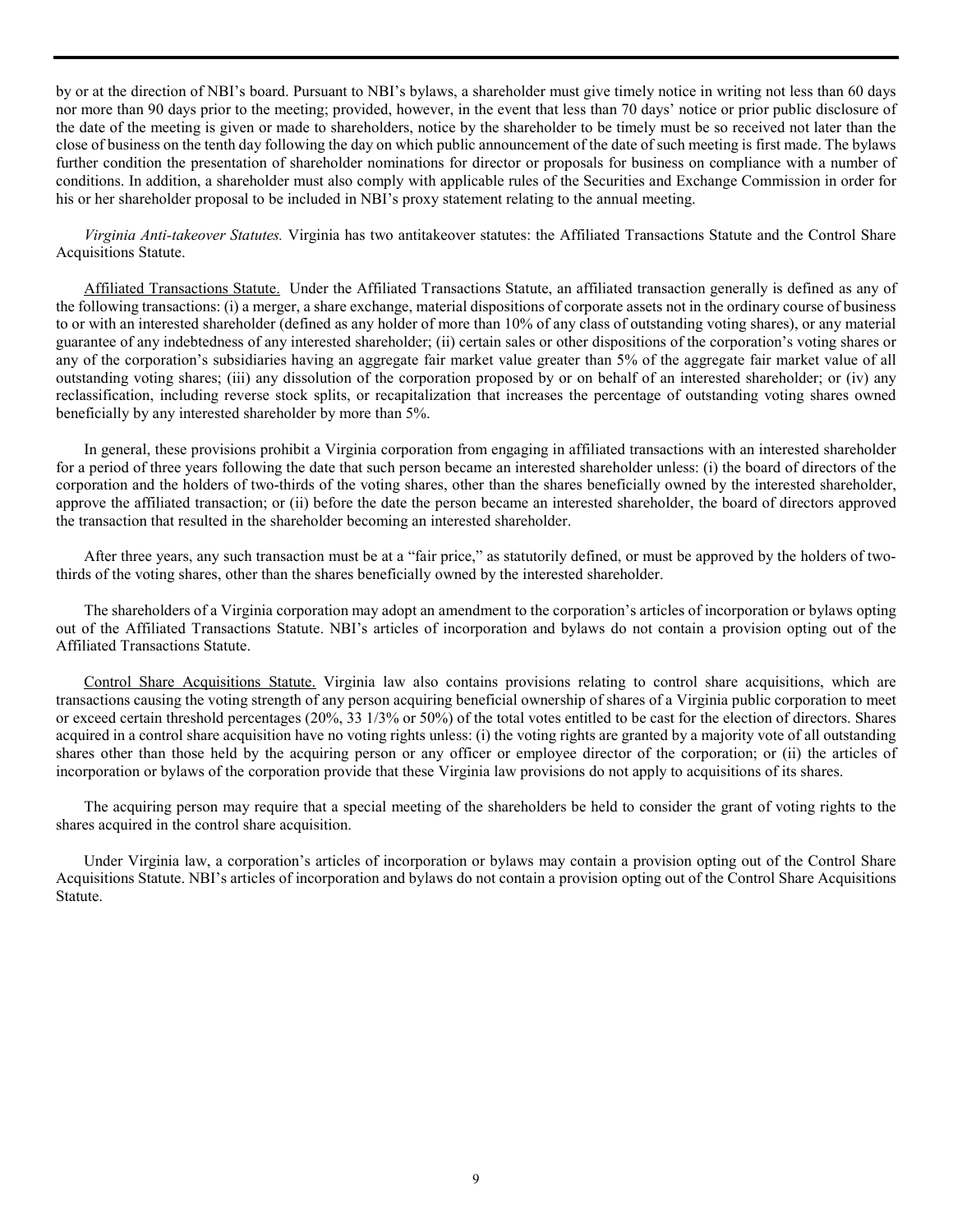# Exhibit 31(i)

# CERTIFICATIONS

- I, F. Brad Denardo, President and Chief Executive Officer of National Bankshares, Inc., certify that:
- 1. I have reviewed this annual report on Form 10-K/A of National Bankshares, Inc.;
- 2. Based on my knowledge, this report does not contain any untrue statement of a material fact or omit to state a material fact necessary to make the statements made, in light of the circumstances under which such statements were made, not misleading with respect to the period covered by this report;
- 3. Based on my knowledge, the consolidated financial statements, and other financial information included in this report, fairly present in all material respects the financial condition, results of operations and cash flows of the registrant as of, and for, the periods presented in this report;
- 4. The registrant's other certifying officer(s) and I are responsible for establishing and maintaining disclosure controls and procedures (as defined in Exchange Act Rules 13a – 15 (e) and 15d – 15 (e)) and internal control over financial reporting (as defined in Exchange Act Rules  $13a - 15(f)$  and  $15d - 15(f)$  for the registrant and have:
	- (a) Designed such disclosure controls and procedures, or caused such disclosure controls and procedures to be designed under our supervision, to ensure that material information relating to the registrant, including its consolidated subsidiaries, is made known to us by others within those entities, particularly during the period in which this report is being prepared;
	- (b) Designed such internal control over financial reporting, or caused such internal control over financial reporting to be designed under our supervision, to provide reasonable assurance regarding the reliability of financial reporting and the preparation of consolidated financial statements for external purposes in accordance with generally accepted accounting principles;
	- (c) Evaluated the effectiveness of the registrant's disclosure controls and procedures and presented in this report our conclusions about the effectiveness of the disclosure controls and procedures, as of the end of the period covered by this report based on such evaluation; and
	- (d) Disclosed in this report any change in the registrant's internal control over financial reporting that occurred during the registrant's most recent fiscal quarter (the registrant's fourth fiscal quarter in the case of an annual report) that has materially affected, or is reasonably likely to materially affect, the registrant's internal control over financial reporting; and
- 5. The registrant's other certifying officer(s) and I have disclosed, based on our most recent evaluation of internal control over financial reporting, to the registrant's auditors and the audit committee of the registrant's board of directors (or persons performing the equivalent functions):
	- (a) All significant deficiencies and material weaknesses in the design or operation of internal control over financial reporting which are reasonably likely to adversely affect the registrant's ability to record, process, summarize and report financial information; and
	- (b) Any fraud, whether or not material, that involves management or other employees who have a significant role in the registrant's internal control over financial reporting.

Date: March 30, 2021

/s/ F. BRAD DENARDO

F. Brad Denardo Chairman, President and Chief Executive Officer (Principal Executive Officer)